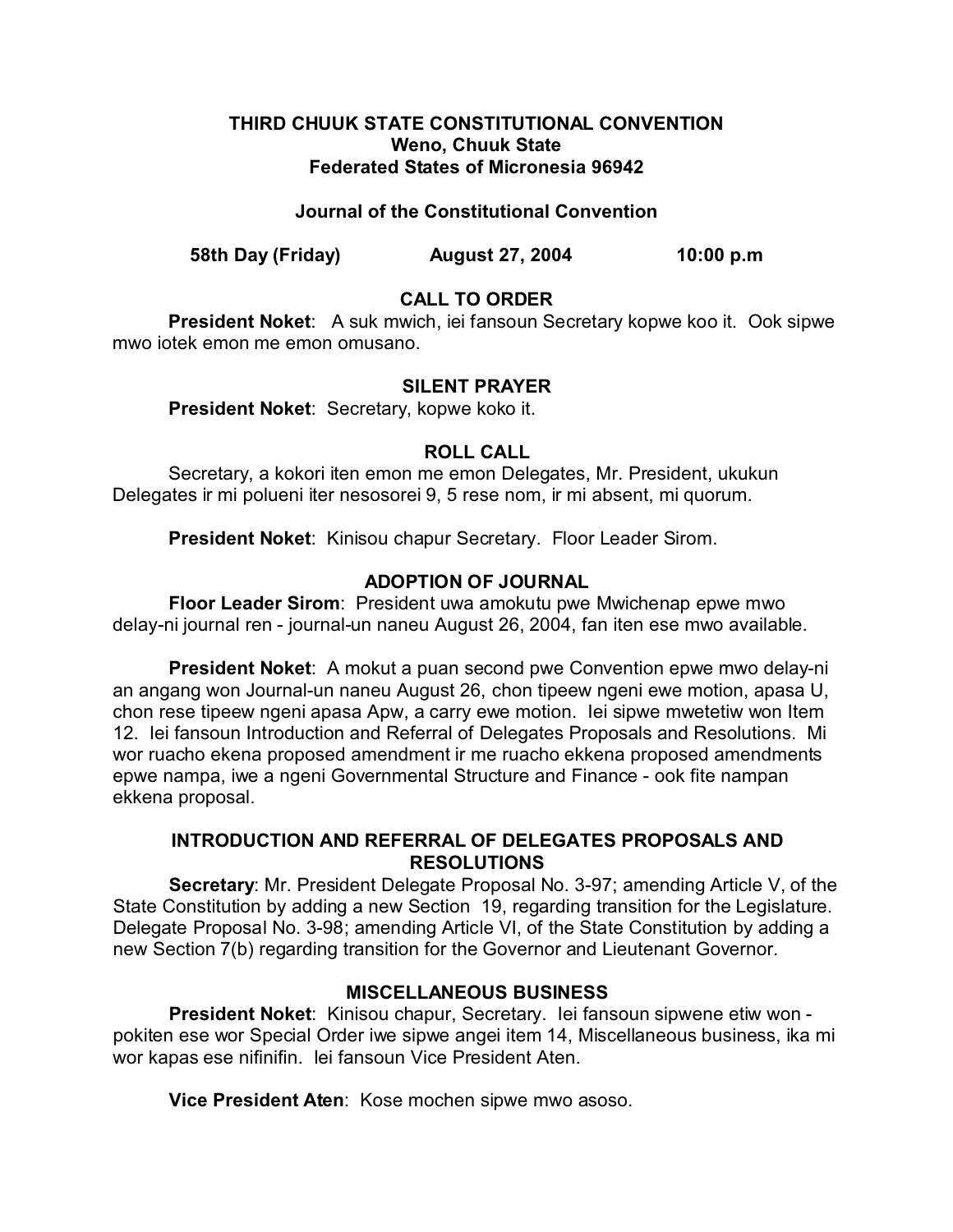#### **Mwich a asoso, mwich a puan soposopono**.

**President Noket**: Mwich a poputasefan.

**Floor Leader Sirom**: Omusalo, met…..

**President Noket**: A introduce ekkewe 2 Proposal sipwap angang won non Sarinfan, epwene noo ngeni Committee. Soposopono Miscellaneous, iei sia nonom won Miscellaneous, ika ese wor. Stephen.

**Chairman Stephen**: Mr. President, ika ita usap out of order, upwe tungor mumutan ai upwe withdraw-ni won Independent Prosecutor, use sinei nampan. Delegate Proposal No. 3-34;

**President Noket**: Ina chok ese puan wor eu?

**Chairman Stephen**: Puan an Eradio William, mi chok similar am kana, 3-46; repwe tota won first reading on Monday. Second.

**President Noket**: A mokut a puan second pwe epwe withdraw Delegate Proposal 3-34; me 3-46; an epwe wiliti Committee Proposals, an epwe tota won first reading calendar non Order of Business on Monday, chon tipeew ngeni ewe motion apasa U. Chon rese tipeew ngeni apasa Apw. A withdraw ekkewe ruu Proposals, 3-34; me 3-46; Secretary epwe afata ngeni kich Committee Proposal won ekkena 2. Sipwe mwo asoso ekis.

#### **Mwich a asoso, mwich a puan popusefanita**.

**President Noket**: Secretary a ngeni kich nampan ekkena Committee Proposal. Delegate Proposal No. 3-34; epwe Committee Proposal No. 3-35; ena Delegate Proposal No. 3-46; epwe winiti Committee Proposal No. 3-36; Iwe ekkei Proposal epwe tonong non first reading ren Calendar of Order of Business on Monday. Iei sipwe soposopono ika mi chiwen wor poraus. Chairman Mori.

**Chairman Mori**: Mr. President, ngang upwe tungor upwe withdraw-ni ewe Delegate Proposal 3-05; pertains to ewe Public Auditor, an epwe withdraw seni Committee ngeni Mwichenap, I so moved.

**President Noket**: A mokut a puan second pwe ewe Delegate Proposal No. 3-05; epwe withdraw seni Committee, chon tipeew ngeni ewe motion apasa U, chon rese tipeew ngeni apasa Apw. Ena Committee - ena Delegate Proposal No. 3-05; epwene winiti Committee Proposal 3-37; Nge puan ena Committee Proposal epwe place won Order of Business, first reading, on Monday. Soposopono mwich ren miscellaneous, Vice President Aten.

**Vice President Aten**: Ita upwe chok ais ren ewe Delegate Proposal 3-05; ika a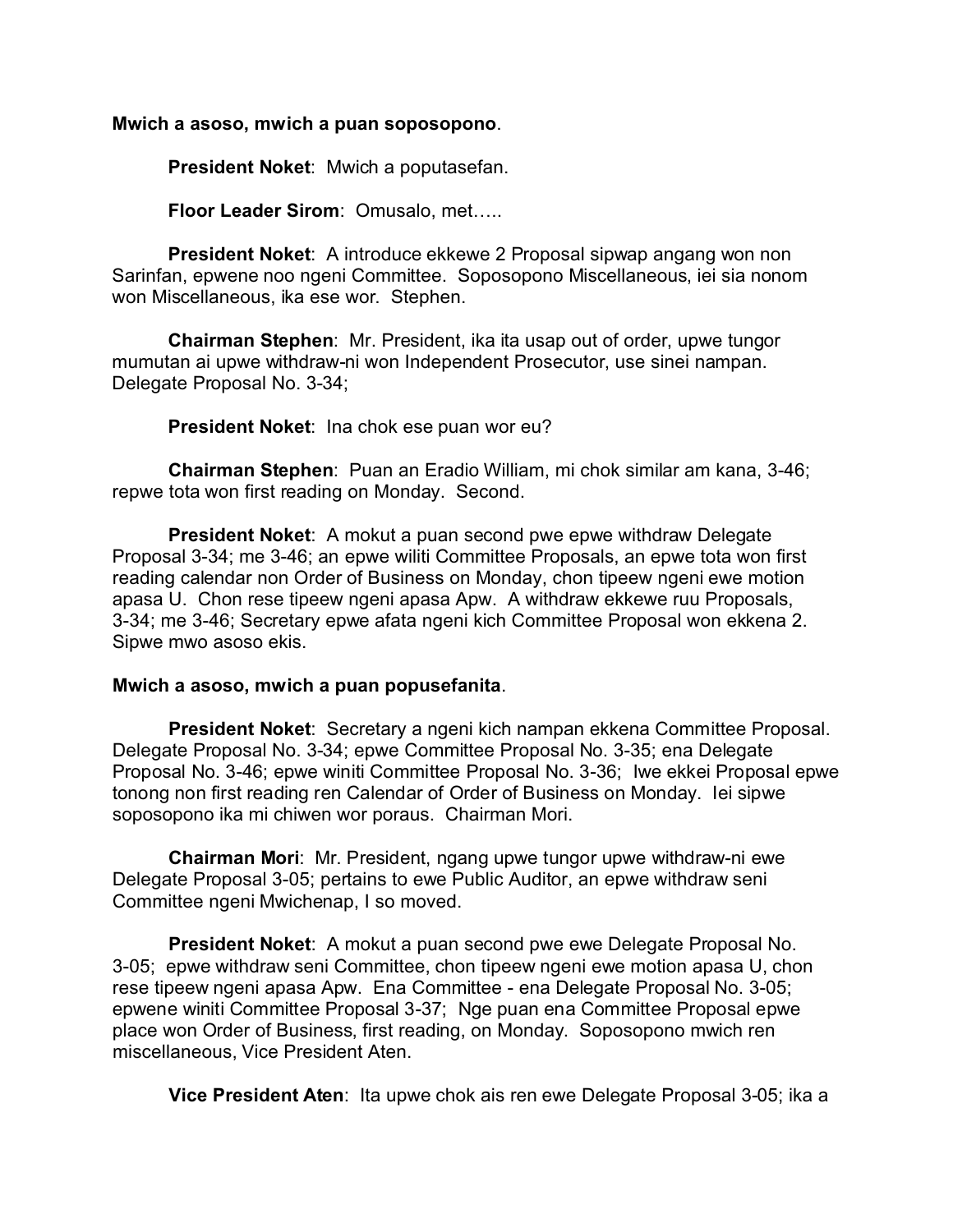fat nenian, ika inet epwe tonong.

**President Noket**: Ekkei meinisin epwe tonong non first reading non Sarinfan. Ese puan wor chiwen. Ika ese chiwen wor, Floor Leader Sirom. Nge mwen ach sipwe kopwe fori motion ren sar. Iei kich mi chok witiwiti nouch check. Nouch Secretary mi report ngeni kich pwe iei ir mi chok angang won noun chon angangen Government check. Iei ra ran out of written checks, iwe iei ra manually write out checks. Finance fansoun an epwe wor meinisin, iwe repwap tongeni consider-ni nouch kewe allowance. Nge hopefully mwen neanowas - a report pwe hopefully non nan fansoun re hopefully ar repwe touu kunok 2:00. Secretary epwe tinata emon, pwe epwe no checki. Iwe use sinei ika a ifan nonomun iei ika a arapakan ika ese mwo tawe ar angang. Iwe nemenemen emon me emon epwe ifan usun ren noun check ika pwe epwe - ngang uwe kori ikei nge emon semirit e ponueni, iwe uwa era pwe upwe fos ngeni emon delegate. Iwe a ura there is no delegates in my house, pop. Uwa mwa pwata chok iwe re ura pwe ewe Con Con ikei. Eni emon noun Peter kewe e ponueni me non imwer nan. Nge a ura pwe there are no delegate around my house, boom. Soposopono chok mi nom non record en.

**Floor Leader Sirom**: Upwe tungor sipwe mwo asoso.

#### **Mwich a asoso, a puan soposopono.**

**President Noket**: Chairman Mori.

**Chairman Mori**: Kinisou Mr. President, eu announcement seni omw we Committee on Style and Arrangement, esap fakkun fangeta won an we kunok 10:00 mwich non Sarinfan. Ikei kinisou chapur Mr. President.

**President Noket**: Soposopono announcement ika mi chiwen wor. Iwe Floor Leader Sirom.

**Floor Leader Sirom**: Kinisou chapur President, ika esap chiwen no wor met sipwe poraus won, uwa fori non motion pwe Mwich a mwo sareno ren ikenai sipwap chufengen kunok 2:00 Monday.

**President Noket**: A mokut a puan second pwe mwich epwene mwo sareno ren ikenai, epwap niwinsefan kunok 2:00 non Sarinfan, ika Monday. Inet ewe non Sarinfan, August 30, 2004. Chon tipeew ngeni ei motion apasa U, chon rese tipeew ngeni apasa Apw. A pass ewe motion, a Sar mwich.

Katonong seni